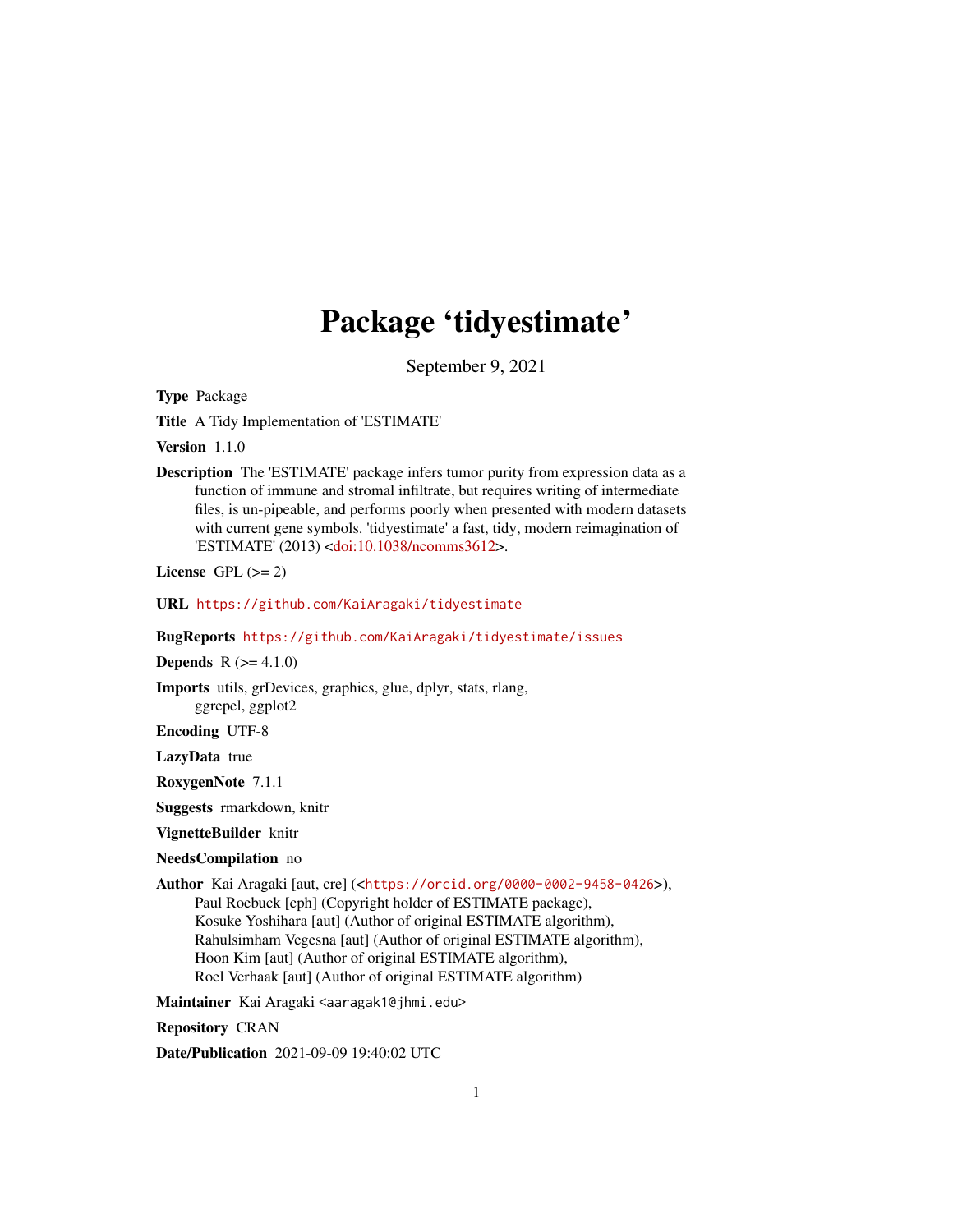## <span id="page-1-0"></span>R topics documented:

| Index | 9 |
|-------|---|

common\_genes *Genes shared between six expression platforms*

#### **Description**

As the ESTIMATE model was trained on a specific set of genes, only those within this dataset should be included before running estimate\_scores.

These are the genes common to 6 platforms:

- Affymetrix HG-U133Plus2.0
- Affymetrix HT-HG-U133A
- Affymetrix Human X3P
- Agilent 4x44K (G4112F)
- Agilent G4502A
- Illumina HiSeq RNA sequence

The Entrez IDs for the original 10412 genes were matched to HGNC symbols using biomaRt. Duplicates and blank entries were filtered. As some have now been discovered to be pseudogenes or have been deprecated, 22 genes (at time of writing, June 2021) that were in the ESTIMATE package do not exist here.

As one gene can have multiple synonyms/aliases, and there is only one alias per line, the number of rows in the data frame (26339) does not reflect the number of unique genes in the dataset (10391).

#### Usage

common\_genes

#### Format

A data frame with 26339 rows and 3 variables:

entrezgene\_id Entrez id of the gene

hgnc\_symbol Human Genome Organisation (HUGO) Gene Nomenclature Committee symbol

external\_synonym A synonym/alias a given gene may go by or previously went by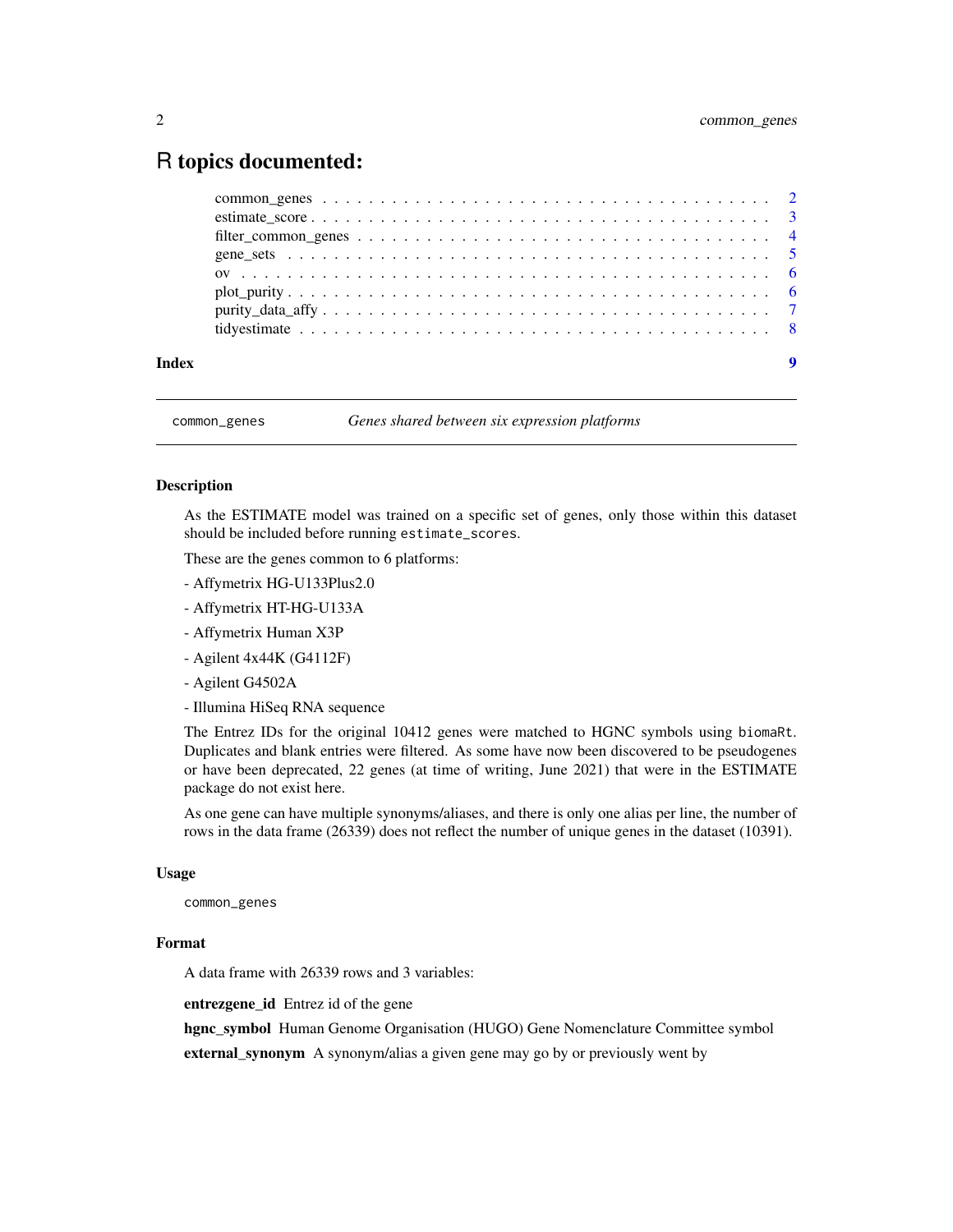#### <span id="page-2-0"></span>estimate\_score 3

#### Details

The ESTIMATE model was trained on a set of genes shared between six expression profiling platforms. Those genes are listed in this dataset.

#### Source

[https://r-forge.r-project.org/scm/viewvc.php/pkg/estimate/data/common\\_genes.RDat](https://r-forge.r-project.org/scm/viewvc.php/pkg/estimate/data/common_genes.RData?root=estimate&view=log)a? [root=estimate&view=log](https://r-forge.r-project.org/scm/viewvc.php/pkg/estimate/data/common_genes.RData?root=estimate&view=log)

estimate\_score *Infer tumor purity using the ESTIMATE algorithm*

#### Description

Infer tumor purity by using single-sample gene-set-enrichment-analysis with stromal and immune cell signatures.

#### Usage

estimate\_score(df, is\_affymetrix)

#### Arguments

| df | a data, frame of expression data, where columns are tumors and rows are genes. |
|----|--------------------------------------------------------------------------------|
|    | Gene names must be in the first column, and in the form of HGNC symbols.       |
|    | is_affymetrix logical. Is the expression data from an Affymetrix array?        |

#### Details

ESTIMATE (and this tidy implementation) infers tumor infiltration using two gene sets: a stromal signature, and an immune signature (see tidyestimate::gene\_sets).

Enrichment scores for each sample are calculated using an implementation of single sample Gene Set Enrichment Analysis (ssGSEA). Briefly, expression is ranked on a per-sample basis, and the density and distribution of gene signature 'hits' is determined. An enrichment of hits at the top of the expression ranking confers a positive score, while an enrichment of hits at the bottom of the expression ranking confers a negative score.

An 'ESTIMATE' score is calculated by adding the stromal and immune scores together.

For Affymetrix arrays, an equation to convert an ESTIMATE score to a prediction of tumor purity has been developed by Yoshihara et al. (see references). It takes the approximate form of:

 $purity = cos(0.61 + 0.00015 * ESTIMATE)$ 

Values have been rounded to two significant figures for display purposes.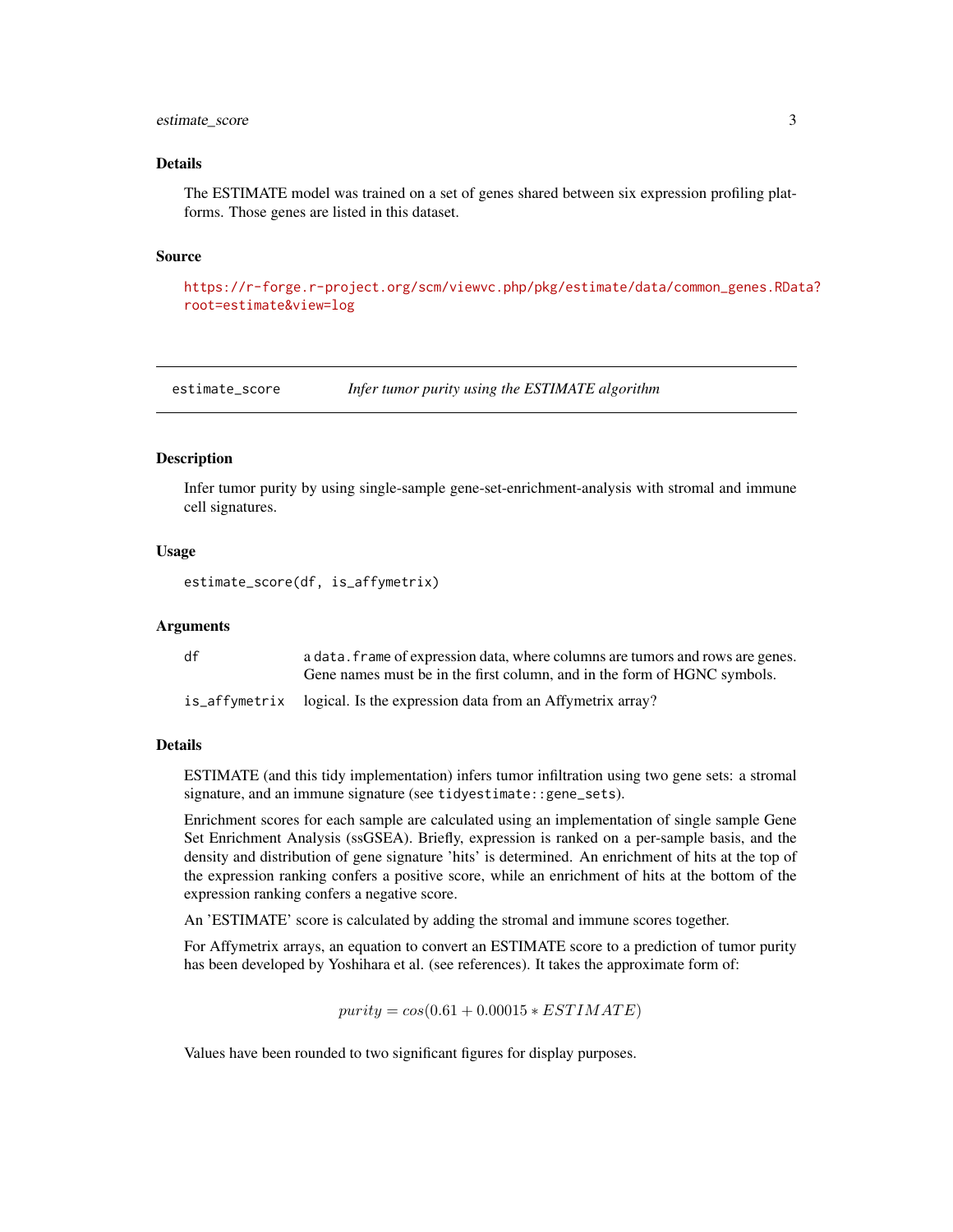### <span id="page-3-0"></span>Value

A data.frame with sample names, as well as scores for stromal, immune, and ESTIMATE scores per tumor. If is\_affymetrix = TRUE, purity scores as well.

Purity scores can be interpreted absolutely: a purity of 0.9 means that tumor is likely 90 available (such as in RNAseq), ESTIMATE scores can only be interpreted relatively: a sample that has a lower ESTIMATE score than another in one study can be regarded as more pure than another, but its absolute purity cannot be inferred, nor can purity across other studies be inferred.

#### References

Barbie et al. (2009) <doi:10.1038/nature08460>

Yoshihara et al. (2013) <doi:10.1038/ncomms3612>

#### Examples

```
filter_common_genes(ov, id = "hgnc_symbol", tidy = FALSE, tell_missing = TRUE, find_alias = TRUE) |>
 estimate_score(is_affymetrix = TRUE)
```
filter\_common\_genes *Remove non-common genes from data frame*

#### Description

As ESTIMATE score calculation is sensitive to the number of genes used, a set of common genes used between six platforms has been established (see ?tidyestimate::common\_genes). This function will filter for only those genes.

#### Usage

```
filter_common_genes(
  df,
  id = c("entrezgene_id", "hgnc_symbol"),
  tidy = FALSE,tell_missing = TRUE,
  find_alias = FALSE
\lambda
```
#### Arguments

| df   | a data, frame of RNA expression values, with columns corresponding to sam-<br>ples, and rows corresponding to genes. Either rownames or the first column can<br>contain gene IDs (see tidy) |
|------|---------------------------------------------------------------------------------------------------------------------------------------------------------------------------------------------|
| id   | either "entrezgene_id" or "hgnc_symbol", whichever df contains.                                                                                                                             |
| tidv | logical. If rownames contain gene identifier, set FALSE. If first column contains<br>gene identifier, set TRUE                                                                              |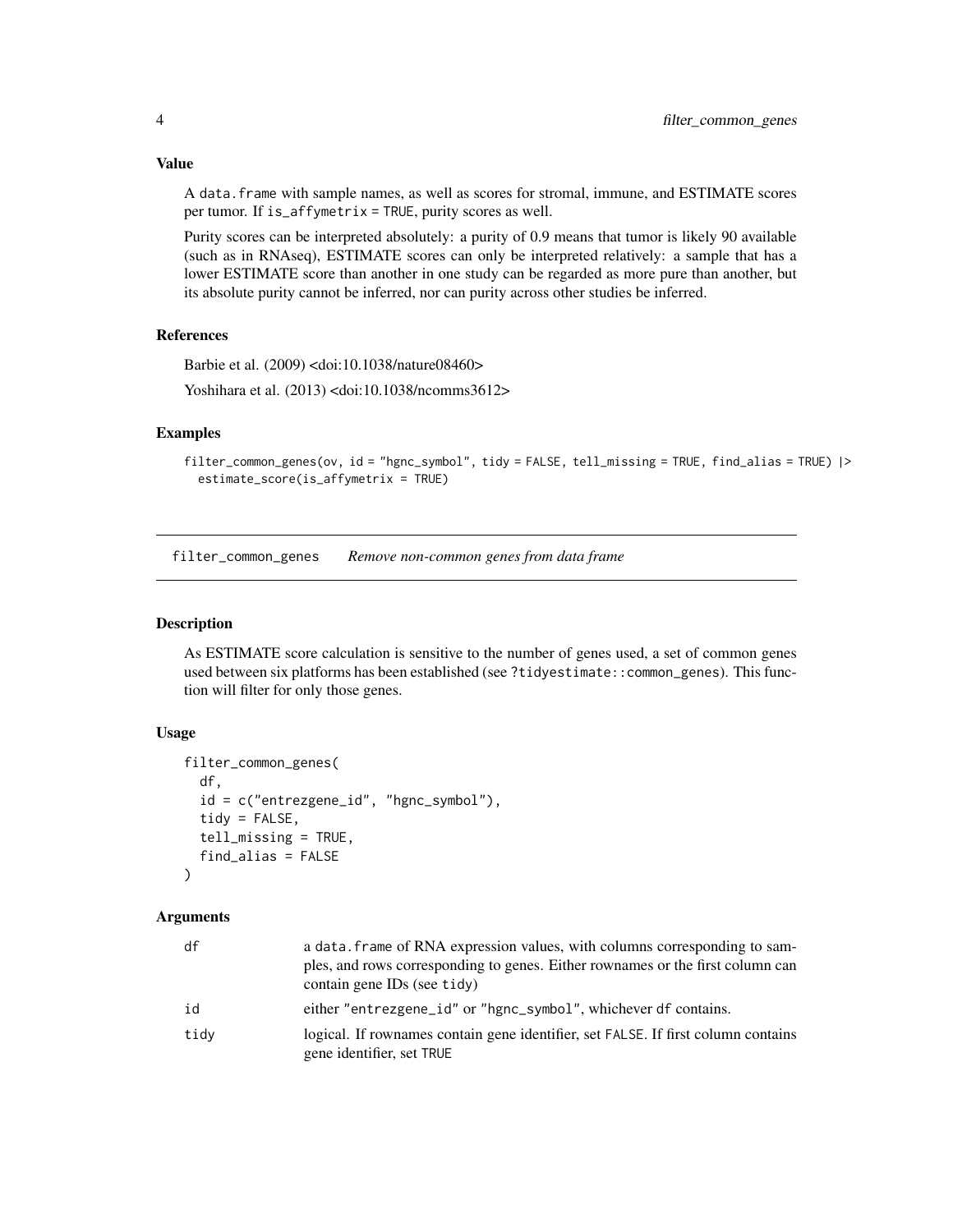#### <span id="page-4-0"></span>gene\_sets 5

| tell missing | logical. If TRUE, prints message of genes in common gene set that are not in<br>supplied data frame.                                                            |
|--------------|-----------------------------------------------------------------------------------------------------------------------------------------------------------------|
| find alias   | logical. If TRUE and id = "hgnc_symbol", will attempt to find if genes missing<br>from common genes are going under an alias. See details for more information. |

#### Details

The find\_aliases argument will attempt to find aliases for HGNC symbols in tidyestimate::common\_genes but missing from the provided dataset. This will only run if find\_aliases = TRUE and id = "hgnc\_symbol".

This algorithm is very conservative: It will only make a match if the gene from the common genes has only one alias that matches with only one gene from the provided dataset, *and* the gene from the provided dataset with which it matches only matches with a single gene from the list of common genes. (Note that a single gene may have many aliases). Once a match has been made, the gene in the provided dataset is updated to the gene name in the common gene list.

While this method is fairly accurate, is is also a heuristic. Therefore, it is disabled by default. Users should check which genes are becoming reassigned to ensure accuracy.

The method of generation of these aliases can be found at ?tidyestimate::common\_genes

#### Value

A tibble, with gene identifiers as the first column

#### Examples

filter\_common\_genes(ov, id = "hgnc\_symbol", tidy = FALSE, tell\_missing = TRUE, find\_alias = FALSE)

| gene_sets | Gene sets to infer tumor stromal and immune infiltration |
|-----------|----------------------------------------------------------|
|-----------|----------------------------------------------------------|

#### Description

Two gene sets, each 141 genes in length, created to infer stromal and immune infiltration

#### Usage

gene\_sets

#### Format

A data frame with 141 row and 2 variables:

stromal\_signature Geneset of HGNC symbols used to infer tumor stromal cell infiltration **immune** signature Geneset of HGNC symbols used to infer tumor immune cell infiltration

#### Source

[https://r-forge.r-project.org/scm/viewvc.php/pkg/estimate/data/SI\\_geneset.RData?](https://r-forge.r-project.org/scm/viewvc.php/pkg/estimate/data/SI_geneset.RData?root=estimate&view=log) [root=estimate&view=log](https://r-forge.r-project.org/scm/viewvc.php/pkg/estimate/data/SI_geneset.RData?root=estimate&view=log)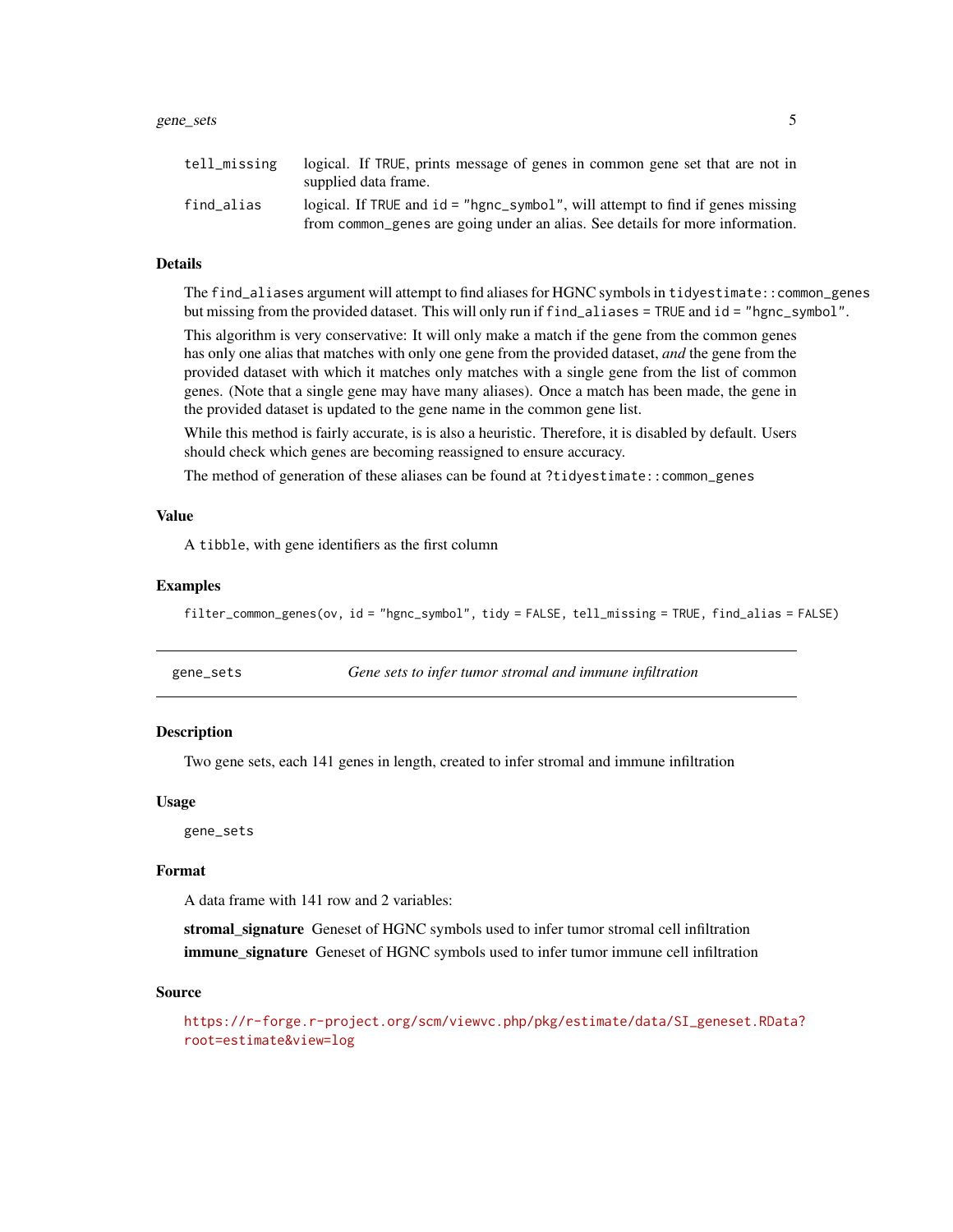#### <span id="page-5-0"></span>Description

A matrix containing RNA expression of 10 ovarian cancer tumors, measured using the Affymetrix U133Plus2.0 platform. These data have been rounded to the 4th decimal place to reduce file size.

#### Usage

ov

### Format

A matrix with 17256 rows and 10 columns, where each column represents a tumor, and each row represents a gene. Genes are represented by HGNC symbols in the rownames.

#### Source

[https://r-forge.r-project.org/scm/viewvc.php/pkg/estimate/inst/extdata/sample\\_in](https://r-forge.r-project.org/scm/viewvc.php/pkg/estimate/inst/extdata/sample_input.txt?root=estimate&view=log)put. [txt?root=estimate&view=log](https://r-forge.r-project.org/scm/viewvc.php/pkg/estimate/inst/extdata/sample_input.txt?root=estimate&view=log)

| plot_purity | Plot Affymetrix purity scores against ESTIMATE study purity scores |
|-------------|--------------------------------------------------------------------|
|-------------|--------------------------------------------------------------------|

### Description

Plot Affymetrix purity scores against ESTIMATE study purity scores

#### Usage

```
plot_purity(scores, is_affymetrix)
```
### Arguments

| scores | a data. frame, usually one output from estimate_score                                       |
|--------|---------------------------------------------------------------------------------------------|
|        | is_affymetrix logical. Are these data from an Affymetrix experiment? Must be TRUE - this is |
|        | essentially a verification from the user                                                    |

#### Value

a ggplot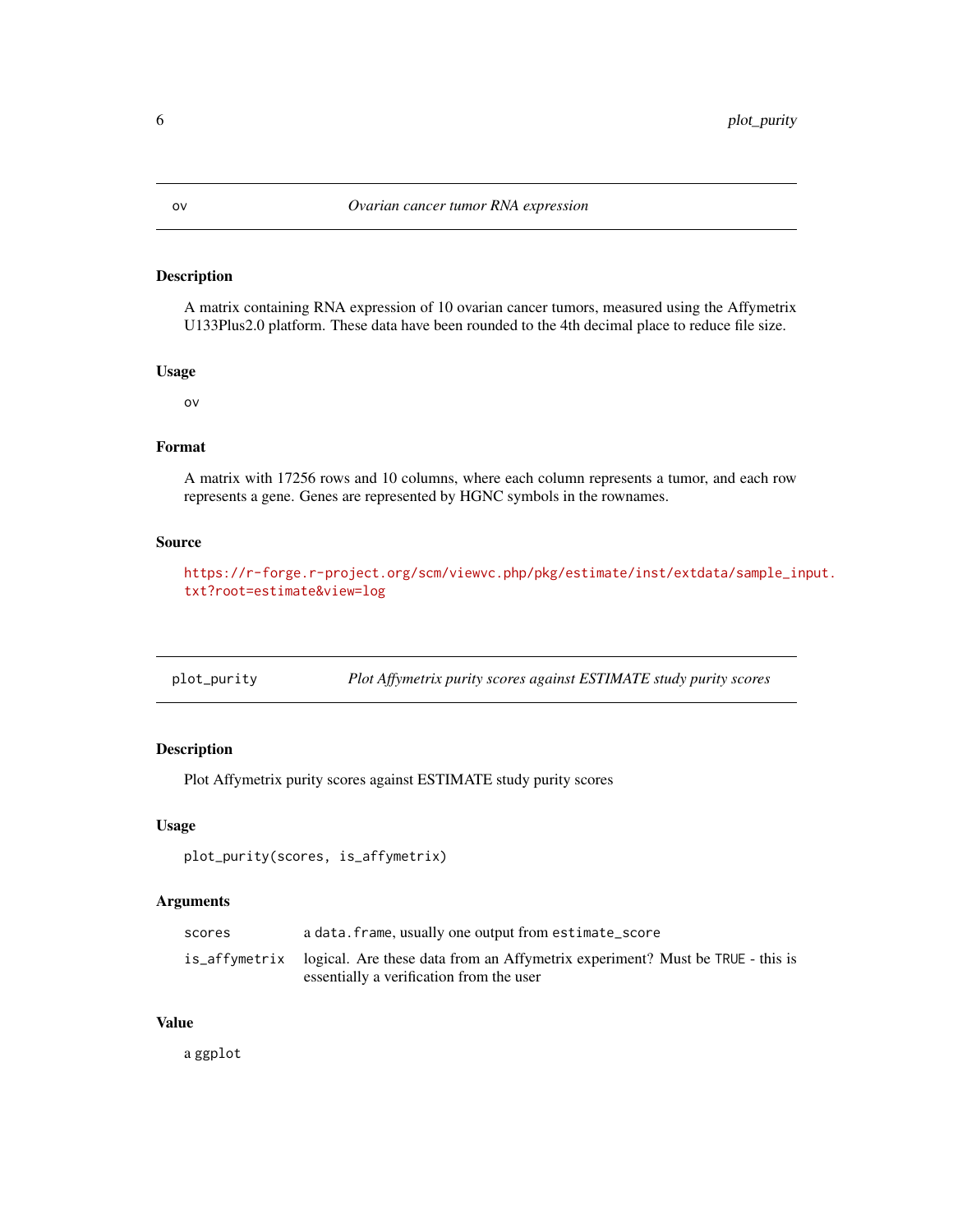<span id="page-6-0"></span>purity\_data\_affy 7

#### Examples

```
filter_common_genes(ov, id = "hgnc_symbol", tidy = FALSE, tell_missing = TRUE, find_alias = TRUE) |>
 estimate_score(is_affymetrix = TRUE) |>
 plot_purity(is_affymetrix = TRUE)
```
purity\_data\_affy *Affymetrix data used to train ESTIMATE algorithm*

#### Description

A data frame containing the ABSOLUTE-measured and ESTIMATE-predicted purity values of 995 tumors. Additionally, stromal and immune scores as calculated by ESTIMATE. All tumors were profiled on Affymetrix arrays, and were used to generate the Affymetrix algorithm.

#### Usage

purity\_data\_affy

#### Format

A data frame with 995 rows and 7 variables:

purity\_observed The purity of a tumor given by ABSOLUTE, ranging from 0 (least pure) to 1 (most pure)

stromal Stromal infiltration score, as measured by ESTIMATE

immune Immune infiltration score, as measured by ESTIMATE

estimate ESTIMATE score, calculated by the sum of immune and stromal scores

purity\_predicted Tumor purity inferred using the ESTIMATE algorithm

ci\_95\_low Lower bound of a 95% confidence interval of predicted purity scores

ci\_95\_high Upper bound of a 95% confidence interval of predicted purity scores

#### Source

[https://r-forge.r-project.org/scm/viewvc.php/pkg/estimate/data/PurityDataAffy.RD](https://r-forge.r-project.org/scm/viewvc.php/pkg/estimate/data/PurityDataAffy.RData?root=estimate&view=log)ata? [root=estimate&view=log](https://r-forge.r-project.org/scm/viewvc.php/pkg/estimate/data/PurityDataAffy.RData?root=estimate&view=log)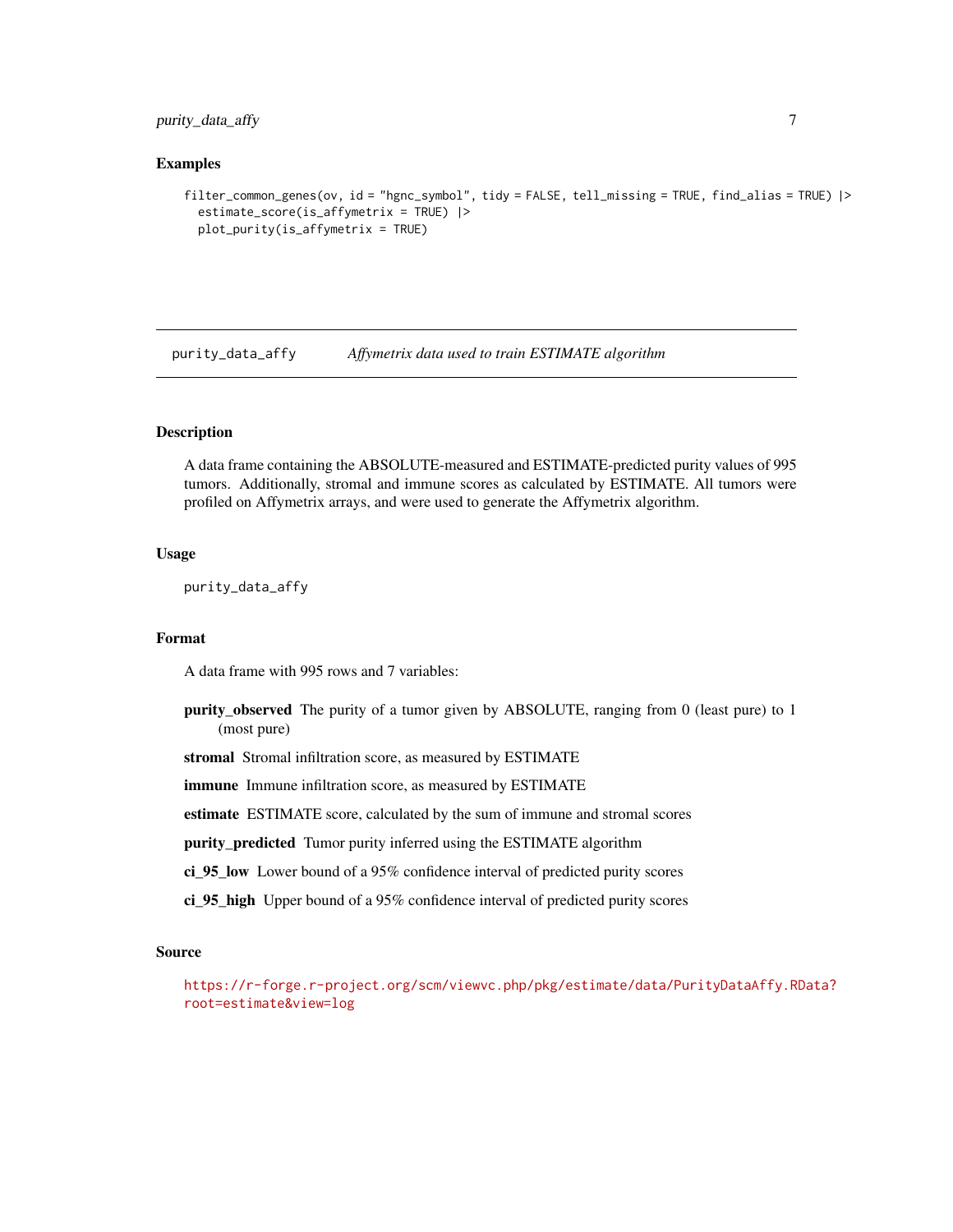#### Description

The tidyestimate is a lightweight, fast, pipe-friendly re-imagination of the ESTIMATE package. tidyestimate is used to infer tumor purity from expression data.

#### Authors

Author (tidyestimate):

\* Kai Aragaki ([ORCID](http://orcid.org/0000-0002-9458-0426)) (author, maintainer)

Authors (ESTIMATE):

\* Kosuke Yoshihara kyoshihara@mdanderson.org (author) \* P. Roebuck proebuck@mdanderson.org (author, copyright holder)

#### Reference

https://www.nature.com/articles/ncomms3612